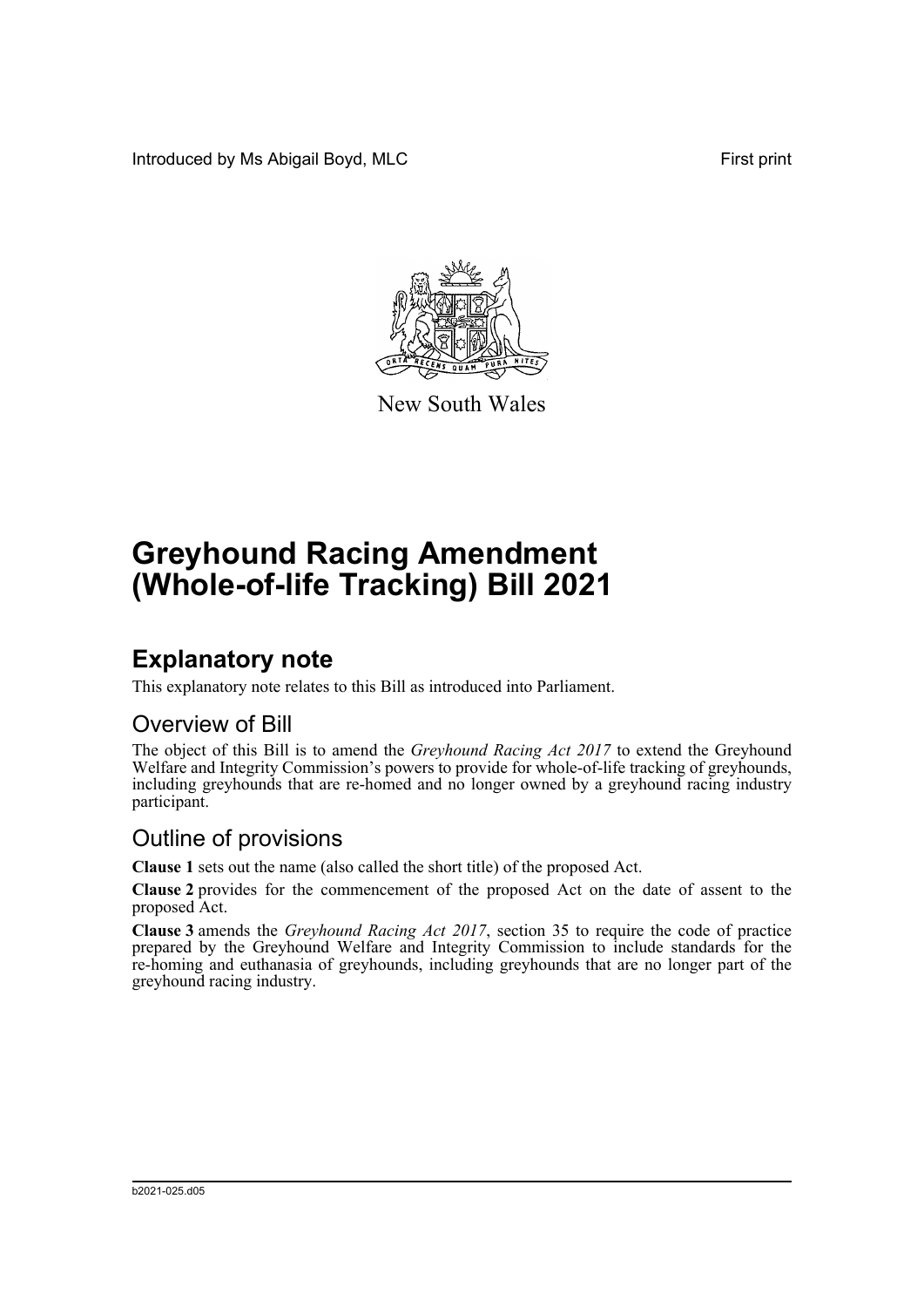Introduced by Ms Abigail Boyd, MLC **First print** 



New South Wales

# **Greyhound Racing Amendment (Whole-of-life Tracking) Bill 2021**

### **Contents**

|   |                                              | Page |
|---|----------------------------------------------|------|
|   | Name of Act                                  |      |
|   | 2 Commencement                               |      |
| 3 | Amendment of Greyhound Racing Act 2017 No 13 |      |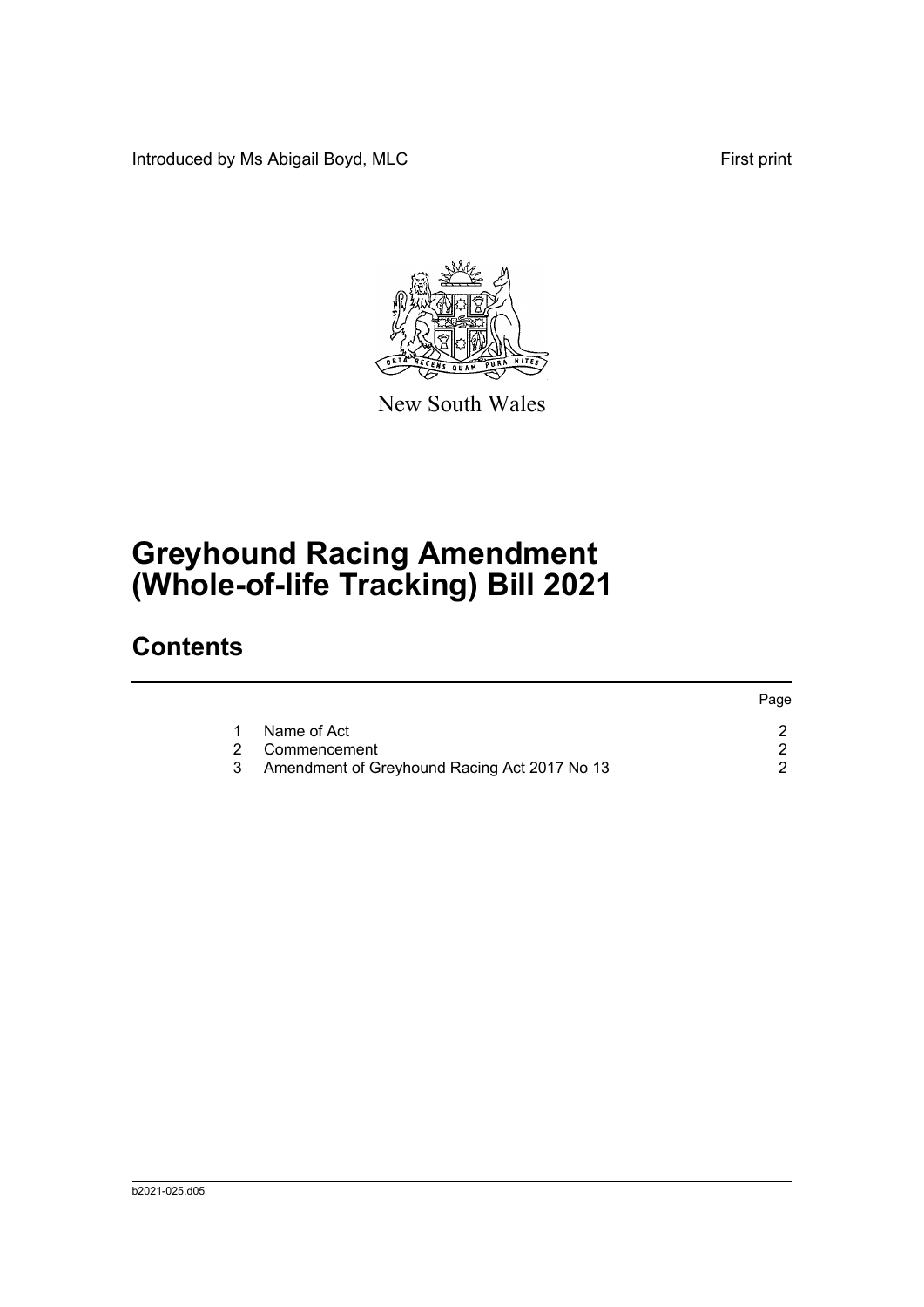

New South Wales

# **Greyhound Racing Amendment (Whole-of-life Tracking) Bill 2021**

No , 2021

#### **A Bill for**

An Act to amend the *Greyhound Racing Act 2017* to provide for whole-of-life tracking of greyhounds, including greyhounds that are re-homed and no longer owned by a greyhound racing industry participant.